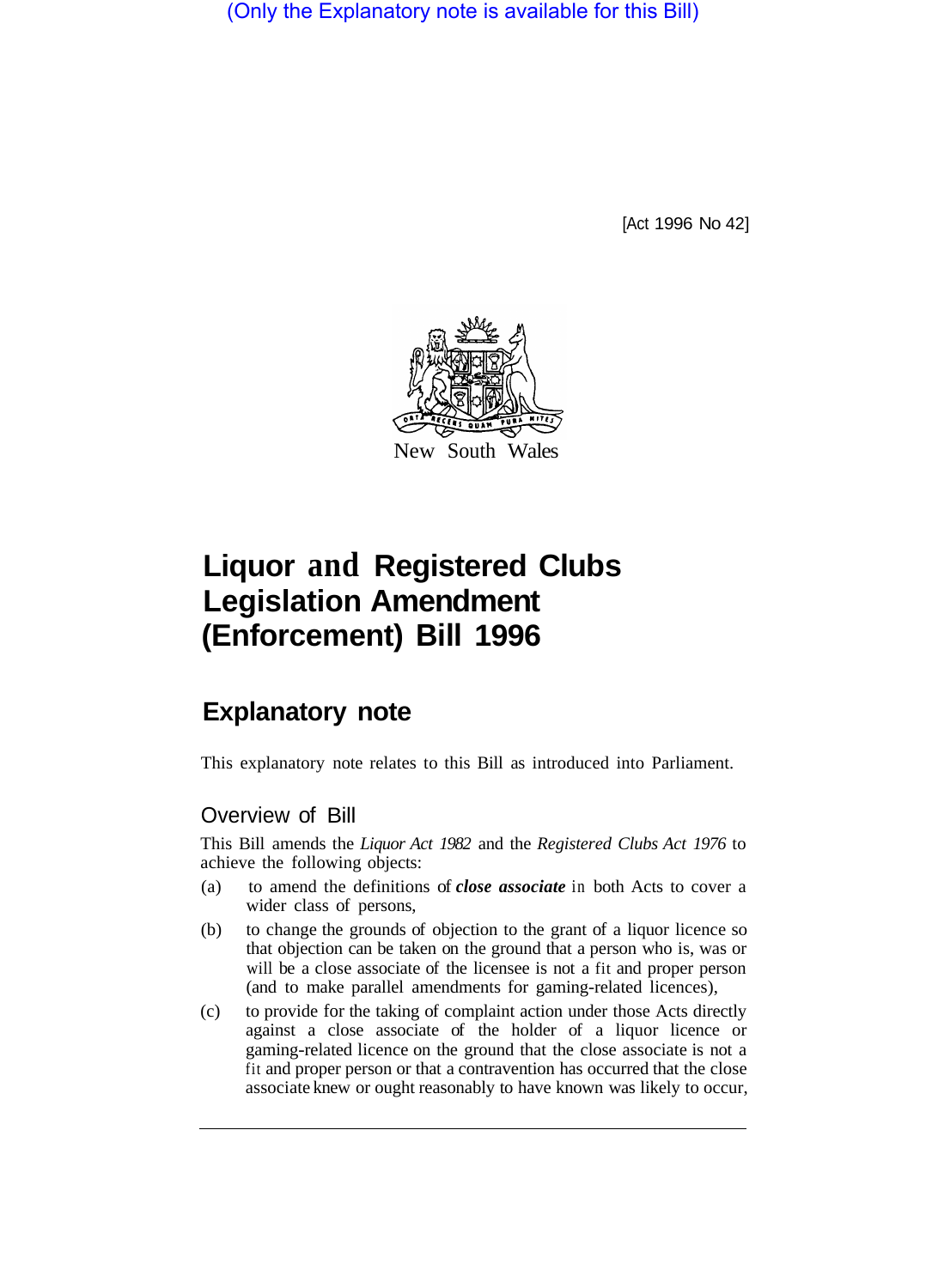Explanatory note

- (d) to change the power of the Licensing Court to disqualify a licensee against whom a complaint is established so that the period of disqualification will not be limited to a maximum of 3 years as at present (and to make parallel amendments for registered clubs and gaming-related licences),
- (e) to provide for the Licensing Court to have power to disqualify persons from being close associates of liquor licensees and gaming-related licensees,
- to provide for a review of disqualifications lasting more than 3 years, (f)
- (g) to amend the provisions that require the lodging of affidavits as to persons who have an interest in the business of licensed premises and gaming-related licences,
- (h) to require the notification of the appointment of a manager for licensed premises in areas to be identified by the regulations,
- to provide police officers with the power to deal with offences under the Acts concerned by means of Court Attendance Notices as provided under the *Justices Act 1902* for summary offences, (i)
- (j) to increase penalties for a range of offences under the Acts concerned with the responsibilities of licensees and others for conduct on licensed premises and in registered clubs,
- (k) to provide for disciplinary action of increased severity to be available where a complaint against a licensee or registered club involves serious breaches of offences concerned with intoxication, violent conduct, drugs or stolen goods,
- (l) to place certain restrictions on applying for a new on-licence for a theatre if a licence for the relevant premises has already been cancelled,
- $(m)$  to make failure to comply with certain requirements given by the Director of Liquor and Gaming ("the Director") a ground of complaint or objection to the grant of an application in certain circumstances,
- (n) to require the Licensing Court, in proceedings before the Court, to take into account the findings of certain bodies,
- to enable the Licensing Court to make appropriate orders in certain cases where a provisional grant of an application for the transfer of a licence ceases (for example, because an objection has been made to the transferee), (o)

Explanatory note page 2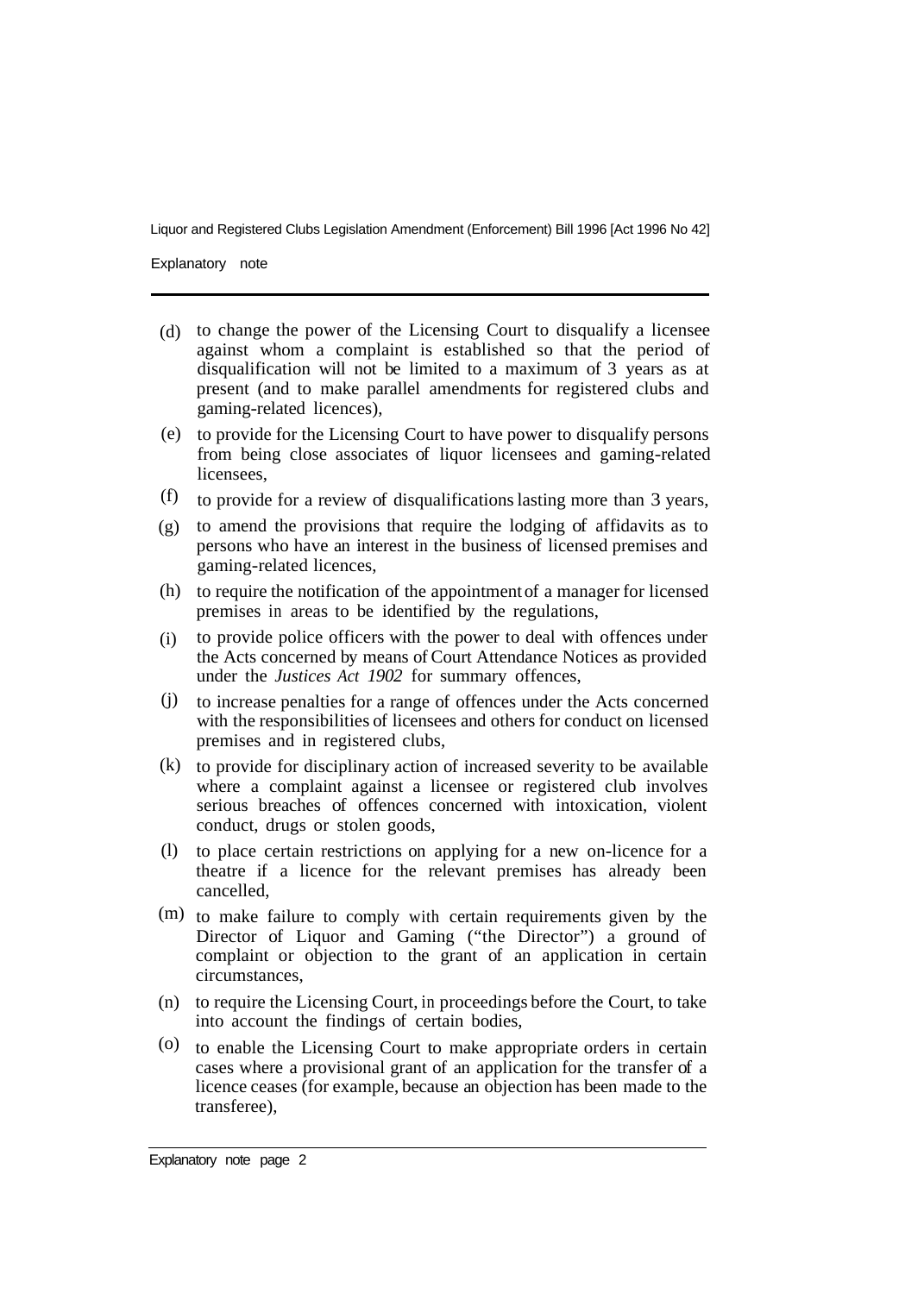Explanatory note

- to prevent the use or possession of prohibited drugs on licensed premises or the premises of a registered club, (p)
- to increase the powers of entry, search and seizure of police officers and special inspectors, (q)
- to provide more detail in relation to the current defence provided to the offence of permitting intoxication on licensed premises,  $(r)$
- to enable regulations to be made prescribing guidelines for the assistance of licensees and secretaries of registered clubs and employees in determining indications of intoxication, (s)
- to increase the time limit 'for the taking of proceedings for certain offences under those Acts, (t)
- to allow penalty notices for offences to be issued by the Director or a special inspector appointed under the *Liquor Act 1982,*  (u)
- to state the nature of the disciplinary jurisdiction of the Licensing court, (v)
- (w) to require investigations and reports to be received and considered before the Licensing Court grants licensing applications,
- $(x)$  to enable orders to be made by an authorised justice or the Licensing Court to temporarily 'close licensed premises in circumstances where offences are being committed and there is a threat to the public interest,
- to enable courts to impose additional penalties related to licences or certificates of registration of clubs when imposing penalties for offences committed by licensees or managers of licensed premises or by registered clubs,  $(y)$
- (z) to provide for the forfeiture to the Crown of liquor found on the premises concerned after 7 days after cancellation of a licence and to enable special inspectors to seize forfeited liquor,

to make miscellaneous and consequential amendments.

### Outline of provisions

**Clause 1** sets out the name (also called the short title) of the proposed Act.

**Clause 2** provides for the commencement of the proposed Act on a day or days to be proclaimed.

**Clause 3** gives effect to the amendments to the *Liquor Act 1982* as set out in Schedule 1.

**Clause 4** gives effect to the amendments to the *Registered Clubs Act 1976*  as set out in Schedule 2.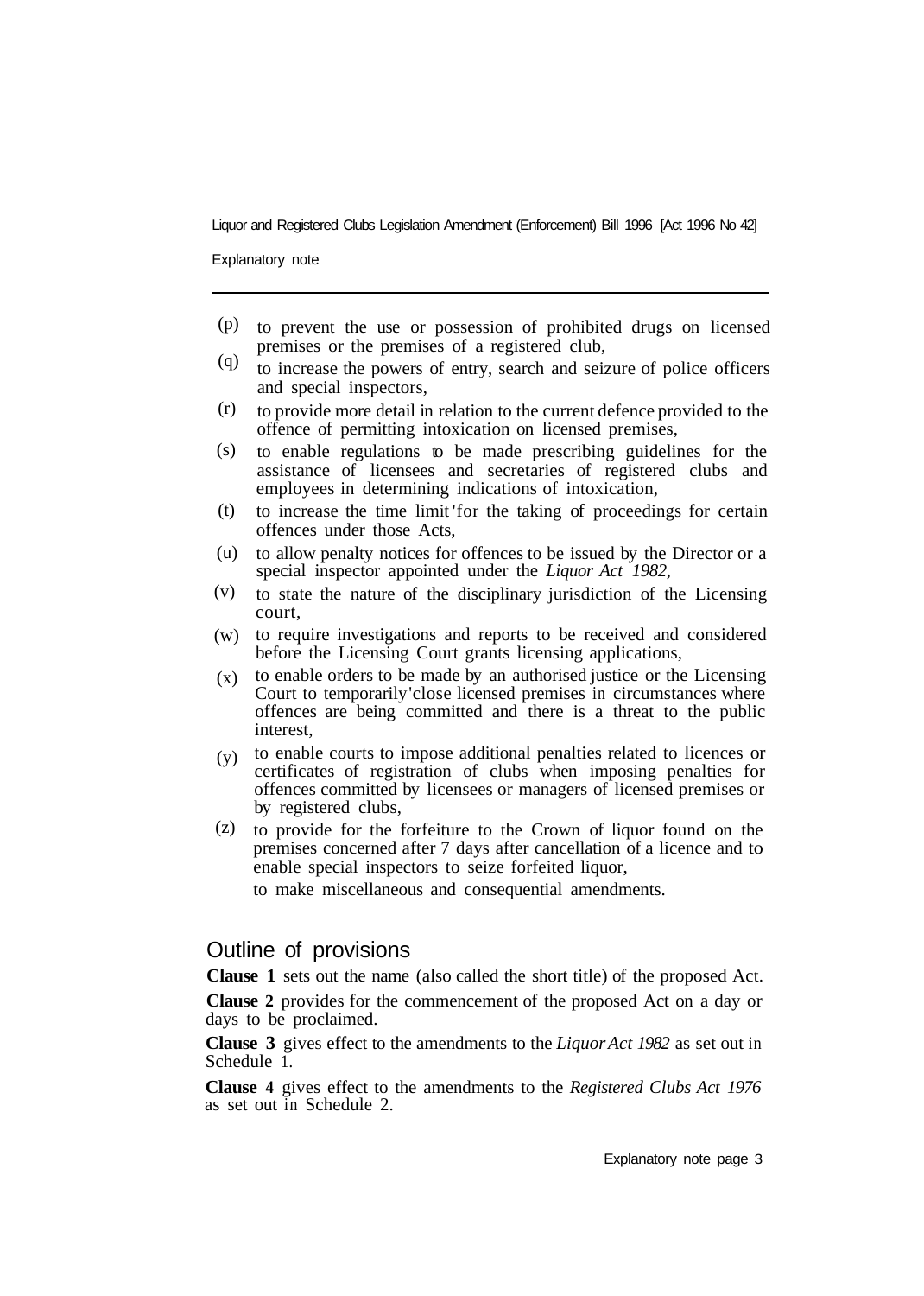Explanatory note

## **Amendments (Schedules 1 and 2)**

#### **Close associates of licensees and registered clubs**

The definitions of *close associate* in both Acts are amended so as to include (among others) any person receiving any financial benefit or advantage from the carrying on of the business of licensed premises, a registered club or a gaming-related licence or any entitlement to receive any rent, profit or other income in connection with the use of the premises on which the business is carried on if the benefit, advantage or entitlement will enable the person to exercise (in the opinion of the Licensing Court or the Director) a significant influence over the management or operation of the business. Financial interests of banks, building societies and credit unions will not be relevant. (See Schedule 1 [l], [3] and [4] and Schedule 2 [1]-[3])

Applications for certain liquor licences, for gaming-related licences and for transfers of licences must be accompanied by affidavits stating the persons who will have an interest in. the application or the business. Both Acts are amended to specify what constitutes an interest in a business for the purposes of those affidavits. Banks, building societies and credit unions will not need to be referred to in such affidavits. (See Schedule 1 [8], [54] and [65] and Schedule 2 [38] and [61])

Both Acts are amended to remove provisions requiring an applicant for licensed premises or a gaming-related licence, or a licensee or holder of a gaming-related licence, to produce to the Licensing Court an agreement with each person named in the affidavit that the applicant or licensee will have the full, free and unfettered control of the business and will not be paid a commission or allowance in relation to the liquor sales or receipts from the business. The amendments do not affect other provisions in the *Registered Clubs Act 1976* that prevent persons holding certain positions in a registered club from receiving payments relating to the quantity of liquor sold or the receipts of the club. (See Schedule 1 [9], [10], [65] and [66] and Schedule 2 [38] and [61])

Amendments are made to both Acts to provide that an objection may be made against an application for a liquor licence or a gaming-related licence on the ground that a close associate is not a fit and proper person or a requirement of the Director has not been complied with. A complaint may be made against a liquor licensee or holder of a gaming-related licence or against a close associate of a liquor licensee or holder of a gaming-related licence on the ground that the close associate is not a fit and proper person or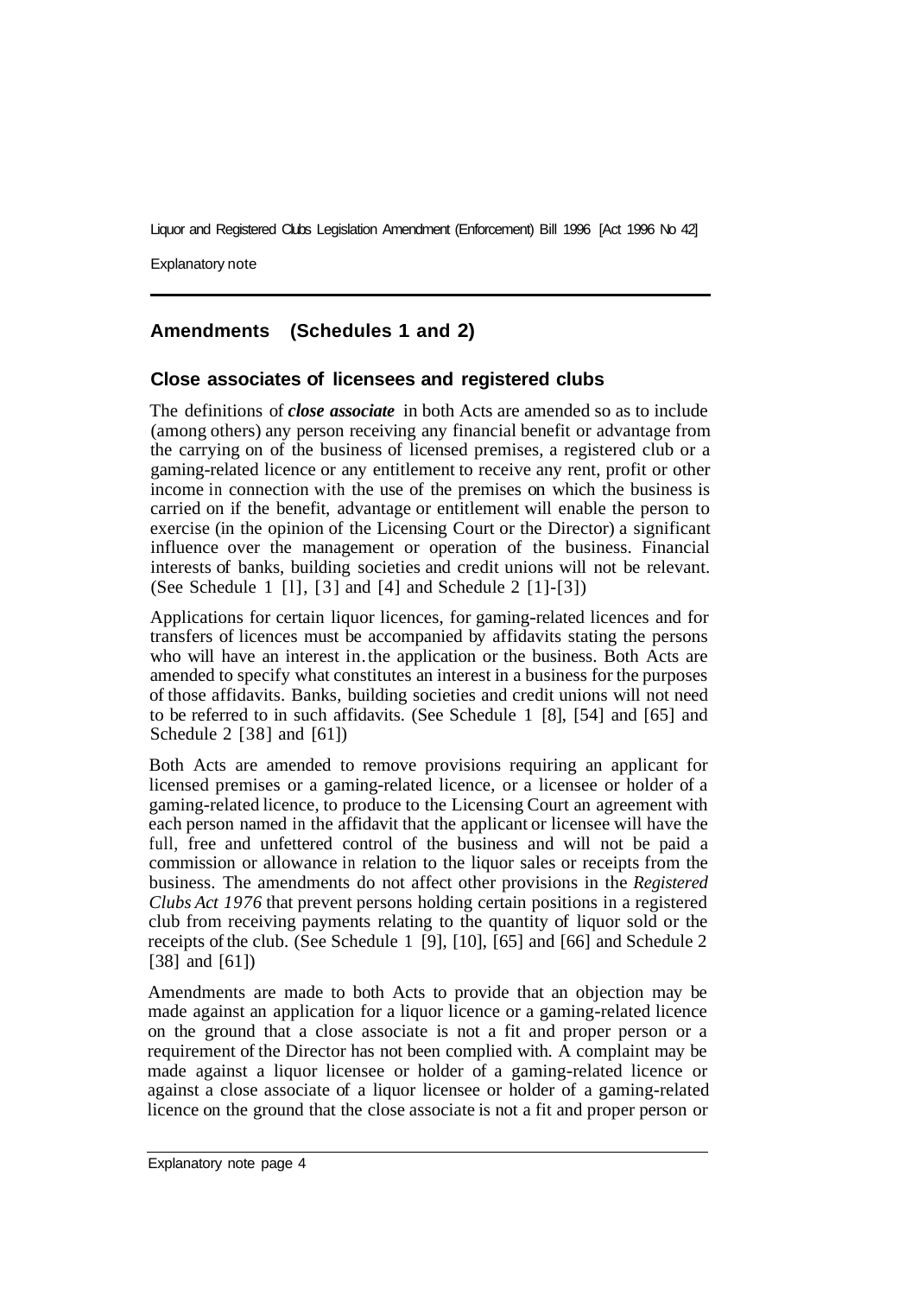Explanatory note

a requirement of the Director has not been complied with. In addition, a complaint may be made against a close associate on the ground that the close associate knew or ought reasonably to have known that conduct of the kind to which the complaint relates was occurring and the close associate failed to take all reasonable steps to prevent conduct of that kind occurring. (See Schedule 1 [14]-[22], [24], [26]-[28], [35], [39], [41]-[43] and [51] and Schedule 2 [42], [44], [49]-[55])

Schedule 1 [36]–[38] and [40] contain consequential amendments.

# **Disciplinary jurisdiction of Licensing Court**

The *Liquor Act 1982* is amended to include a provision stating that the Licensing Court, when dealing with complaints relating to licensees, other persons and premises under both Acts, may take into account the deterrent or punitive effect (or both) of its decision, despite any other law. The Court will not be required to take into account any mitigation of the subject-matter of a complaint when imposing a penalty for a complaint. (See Schedule 1 [6])

Both Acts currently limit the period for which the Licensing Court may disqualify a licensee or holder of a gaming-related licence from holding a licence or the secretary or a member of the governing body of a registered club from holding office as such. The amendments will remove this limitation. The amendments will also enable the Licensing Court to disqualify a close associate of a licensee or holder of a gaming-related licence from being a close associate or from holding a licence, or to reprimand or fine the close associate, if satisfied that a ground of complaint against the close associate has been made out. (See Schedule 1 [46], [53], [55] and [57] and Schedule 2 [15] and [58])

Both Acts are amended to provide for an application to be made for a review by the Licensing Court of a disqualification, or declaration of ineligibility to hold a certain office, imposed by the Licensing Court for a period of more than 3 years. (See Schedule 1 [89] and [91] and Schedule 2 [17] and [19])

# **Restrictions on applying for licence after cancellation**

The *Liquor Act 1982* is amended to provide that where an on-licence relating to a theatre is cancelled (except for failure to pay the licence fee) application for a new licence relating to the same premises may not be made for a period of 2 years. At present this limitation applies to on-licences for restaurants and caterers' licences. Applications for gaming-related licences are not affected by the amendment. (See Schedule  $1$  [7])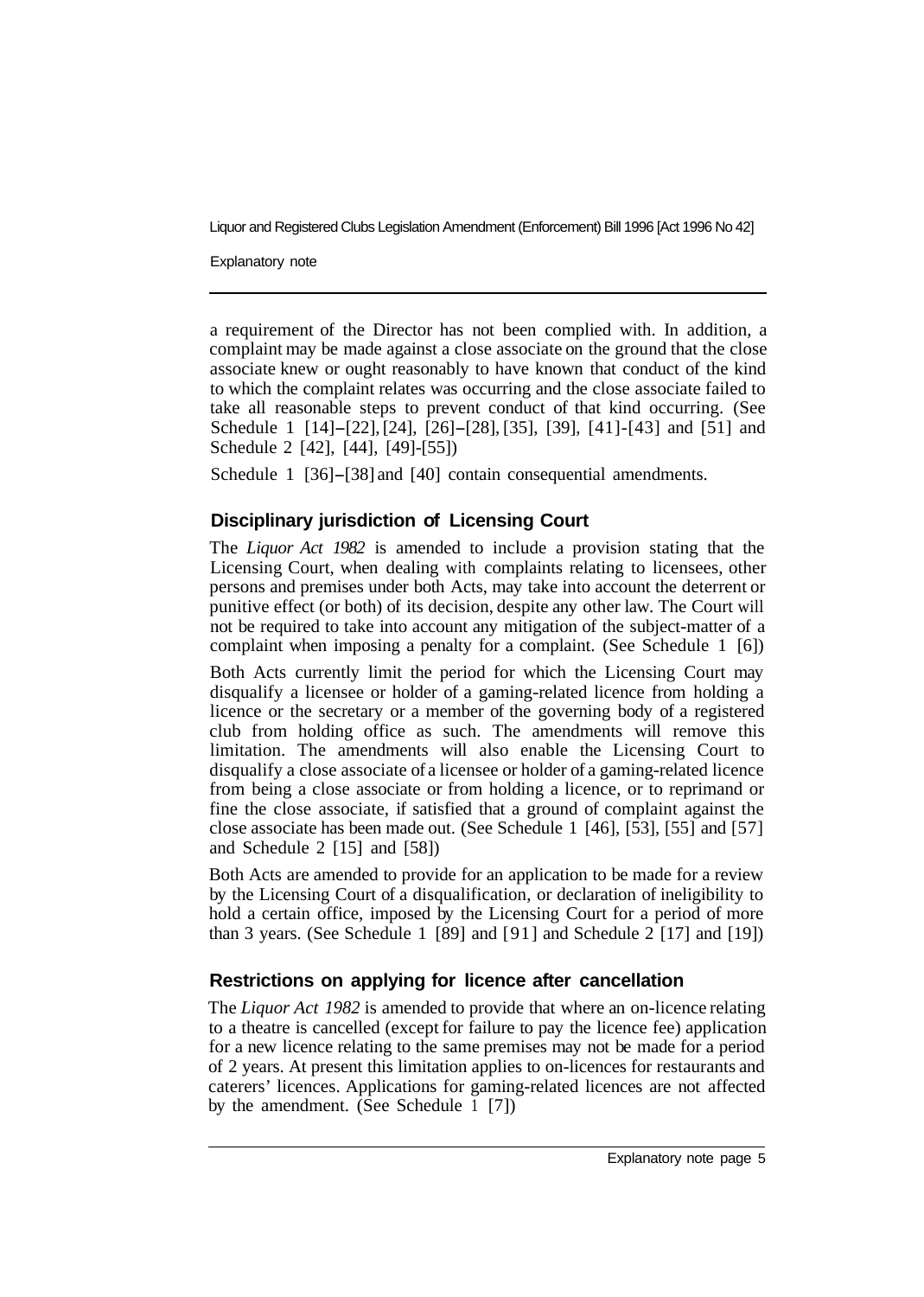Explanatory note

### **Powers of Director of Liquor and Gaming**

Both Acts enable the Director to investigate certain applications and complaints. The amendments extend those powers of the Director to the investigation of close associates. The amendments also remove provisions relating to the power of the Director to obtain information about relations of a person under investigation.

The Licensing Court may refuse to hear an application if a requirement made by the Director is not complied with. The Licensing Court may grant an application if a requirement of the Director has not been complied with, but only if the Court is satisfied that there was a reasonable cause for the failure. (See Schedule 1 [12], [13], [25] and [32]-[34] and Schedule 2 [16], [39]-[41], [45]-[48])

### **Licensing Court to take into account certain findings**

Both Acts are amended to provide that when hearing and determining a complaint or an application for a licence or a certificate of registration, the Licensing Court must admit into evidence and consider any relevant findings of a court, a tribunal or a Royal Commission, the Independent Commission Against Corruption, any other commission of inquiry or a coroner in any investigation, inquiry or other proceeding if those findings have been publicly released and are brought to the attention of the Court. (See Schedule 1 [23] and [56] and Schedule 2 [7], [10], [12], [14], [43] and [60])

#### **Licence not to revert to transferor in certain cases**

The *Liquor Act 1982* provides that if a provisional grant of the transfer of a licence ceases in certain circumstances (for example, if an objection is lodged to the application for transfer) the licence reverts to the transferor. The Act is amended to provide that in those circumstances the licence does not automatically revert to the transferor but, instead, the Licensing Court may make such orders as it considers appropriate, including an order that the licence is to revert to the transferor, an order treating a person (with the person's consent) as licensee until a transfer of the licence is effected or an order that the licence is not to be exercised until certain conditions are met or the Court orders otherwise. (See Schedule **1** [29] and [30])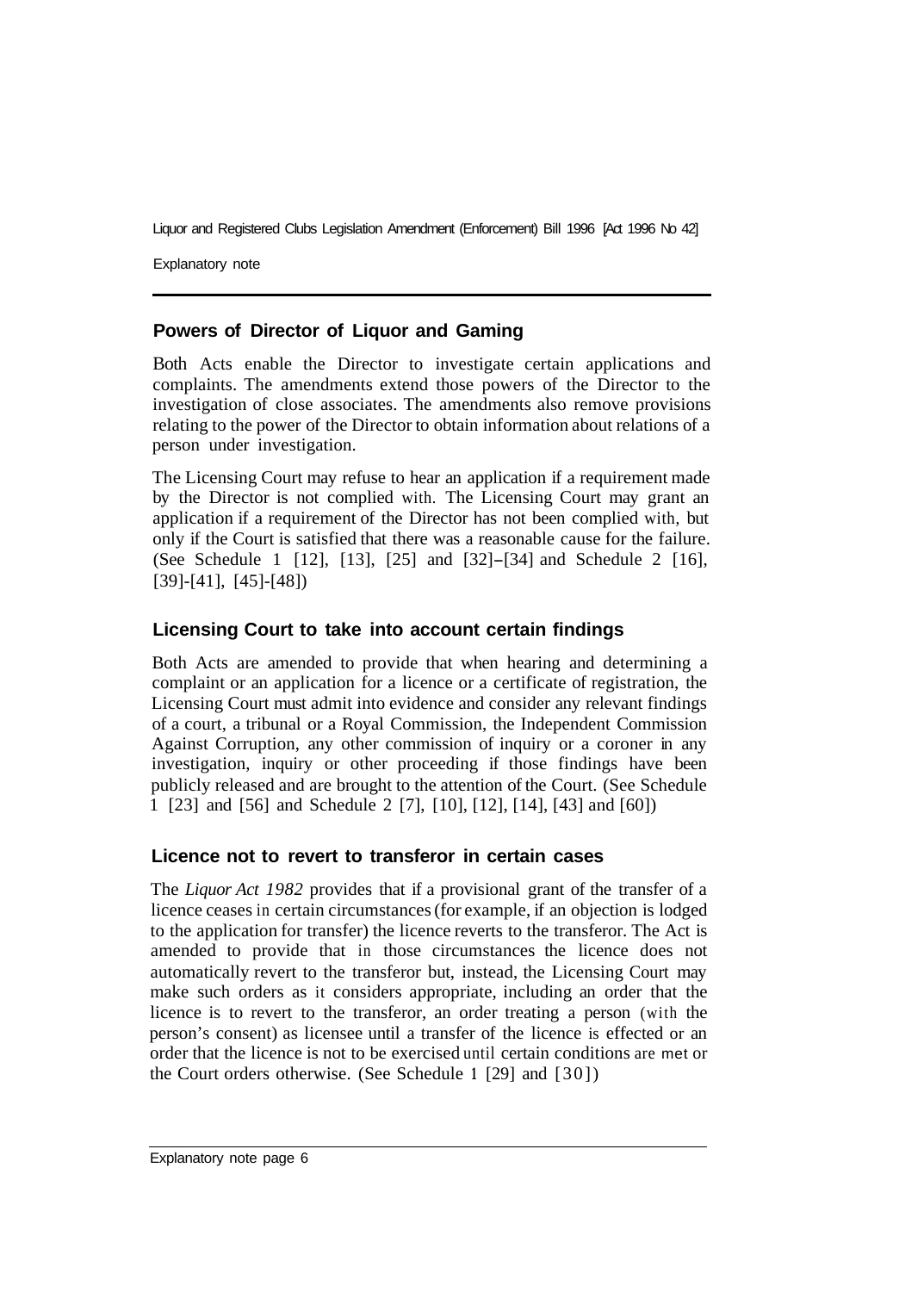Explanatory note

### **Consideration of reports on applications**

Both Acts are amended to provide that the Licensing Court must not grant an application for a liquor licence, or transfer of a liquor licence, or a gaming-related licence unless it has considered the results of the Director's investigations. If the results are not received by the Court within 3 months after the application is lodged (or such longer time as is allowed by the Court), the Court may proceed to grant or refuse the application. (See Schedule 1 [31] and Schedule 2 [37])

### **Increased penalties in special circumstances**

Both Acts are amended to enable the Licensing Court to impose greater penalties in complaint proceedings where circumstances of aggravation exist. Those circumstances involve serious contraventions of provisions concerning the sale of stolen goods or use or sale of drugs on licensed premises or the premises of a registered club. (See Schedule 1 [44], [45], [50] and [52] and Schedule 2 [4], [5], [56], [57] and [59])

### **Management of licensed premises**

The *Liquor Act 1982* is amended to provide that a licensee of premises in a special area is responsible for the personal supervision and management of the conduct of the business on the premises unless a manager is appointed for the premises or in other specified circumstances. Special areas will be prescribed by the regulations. (See Schedule 1 [60] and [65])

A manager of licensed premises in a special area may not be appointed for the premises unless the licensee has first notified the Licensing Court. (See Schedule 1 [60])

Managers appointed in these circumstances are responsible for the personal supervision and management of the conduct of the business on the premises whenever the licensee is not personally present. (See Schedule 1 [62])

Licensees in other areas will have the supervision of the conduct of the business on the licensed premises but will no longer be required to have the immediate supervision. (See Schedule 1 [65])

Schedule 1 [2], [47]-[49], [58], [59], [63] and [63] contain consequential amendments.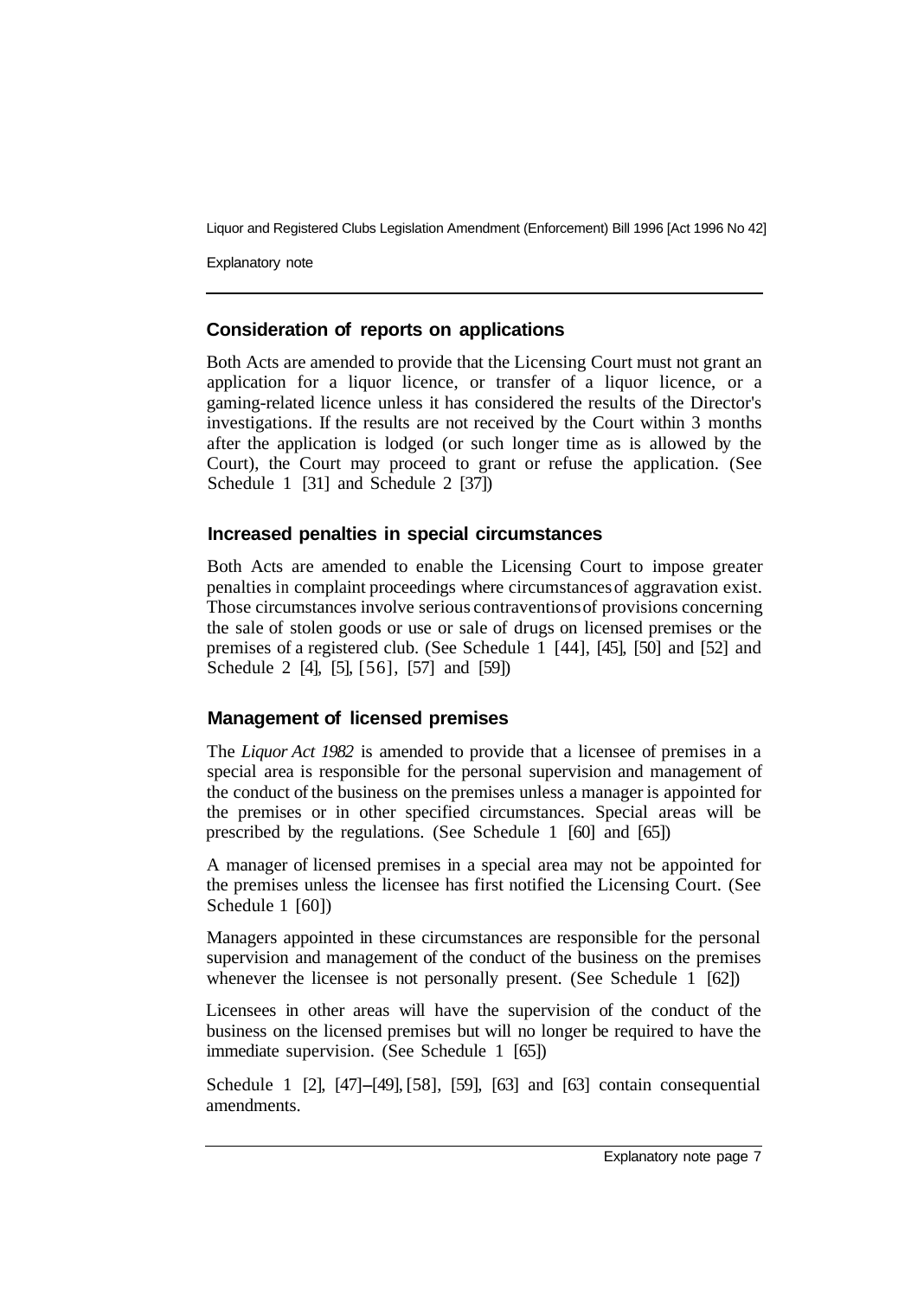Explanatory note

#### **Increase in penalties**

Both Acts are amended to increase the maximum penalty for certain offences dealing with the following:

- (a) the management of licensed premises,
- (b) making false or misleading statements in affidavits or statutory declarations executed for the purposes of the Act.

(See Schedule 1 [64] and [81] and Schedule 2 [24])

#### **Possession and use of prohibited drugs on licensed premises**

At present it is an offence for a licensee under the *Liquor Act 1982,* or the secretary of a registered club under the *Registered Clubs Act 1976,* an employee of a licensee or registered club, or a person in charge of licensed premises or a registered club to permit the sale on licensed premises or club premises (as the case may be) of any substance suspected to be a prohibited plant or prohibited drug under the *Drug Misuse and Trafficking Act 1985.*  The amendments:

- increase the maximum penalty for this offence from \$1,000 to \$5,000, and (a)
- prohibit such a person from permitting the possession or use of prohibited plants or prohibited drugs on licensed premises or club premises, and (b)
- give a licensee, the secretary of a registered club and any employee of a licensee or registered club power to refuse entry to or turn out any person who uses or is in possession of a substance suspected to be a prohibited plant or prohibited drug while on the licensed premises or club premises (as the case may be), and (c)
- increase the maximum penalty for a failure to comply with such a direction to quit the premises from \$1,000 to \$5,000. (d)

(See Schedule 1 [67]-[69] and [78]-[80] and Schedule 2 [22], [23] and [34])

### **Temporary closure of premises**

Both Acts are amended to enable the temporary closure, by order, of licensed premises and registered clubs. There are 2 separate powers of closure. An authorised justice, on the application of the Director or the Commissioner of Police, is empowered to make orders requiring the closure of licensed premises or registered clubs, for a period of up to 72 hours, if of the opinion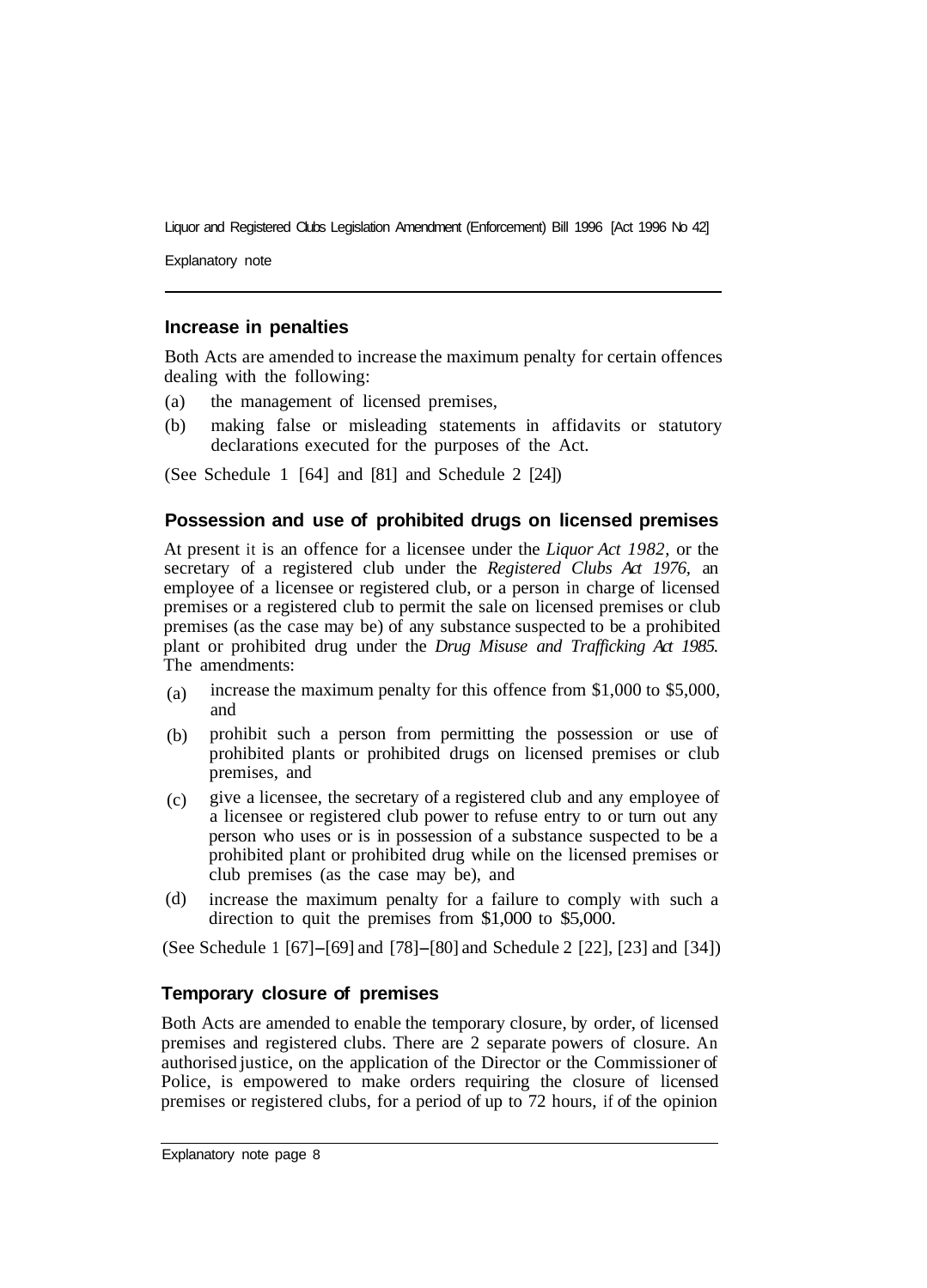Explanatory note

that there is a serious breach of the Act or that one is likely to occur and that the closure is necessary to prevent or reduce a significant threat or risk to the public interest. It will be an offence to fail to comply with an order (maximum penalty \$5,000 or imprisonment for 6 months, or both). Provisions are included allowing urgent applications to be made by telephone, radio, facsimile or other communication device.

The Licensing Court is also empowered, on application by the Director or the Commissioner, to make orders requiring the closure of licensed premises or registered clubs if of the opinion that there is a serious breach of the Act or that one is likely to occur and that the closure is necessary to prevent or reduce a significant threat or risk to the public interest. The order will cease to have effect at a specified time or when a relevant complaint is determined. It will be an offence to fail to comply with an order (maximum penalty \$5,000 or imprisonment for 6 months, or both). Orders by the Court may not be for a period longer than allowed by the regulations but consecutive orders may be granted. An appeal may be made to the Licensing Court against a closure order made by it. (See Schedule 1 [70] and [90] and Schedule 2 [8] and [18])

# **Powers of police and special inspectors**

Both Acts enable the Commissioner of Police or a police officer to enter licensed or registered premises at any time on reasonable suspicion that a breach of the Act has been or **is** being committed on the premises. The amendments will extend this power to special inspectors. In exercising those powers, the Commissioner of Police, a police officer or a special inspector will be able to seize documents and require a person to answer questions. (See Schedule 1 [71]-[74] and Schedule 2 [25]-[27])

# **Offences of permitting intoxication**

Under both Acts, it is an offence for a licensee of licensed premises or a secretary of a registered club to permit intoxication on the premises or in the club. If an intoxicated person is present on licensed premises or in a registered club, the licensee or secretary is taken to have permitted intoxication on the premises or in the club unless the licensee or secretary proves that reasonable steps were taken to prevent intoxication. The amendments provide a defence if the licensee or secretary proves that all of the following steps were taken or that all other reasonable steps were taken to prevent intoxication on the licensed premises or the club: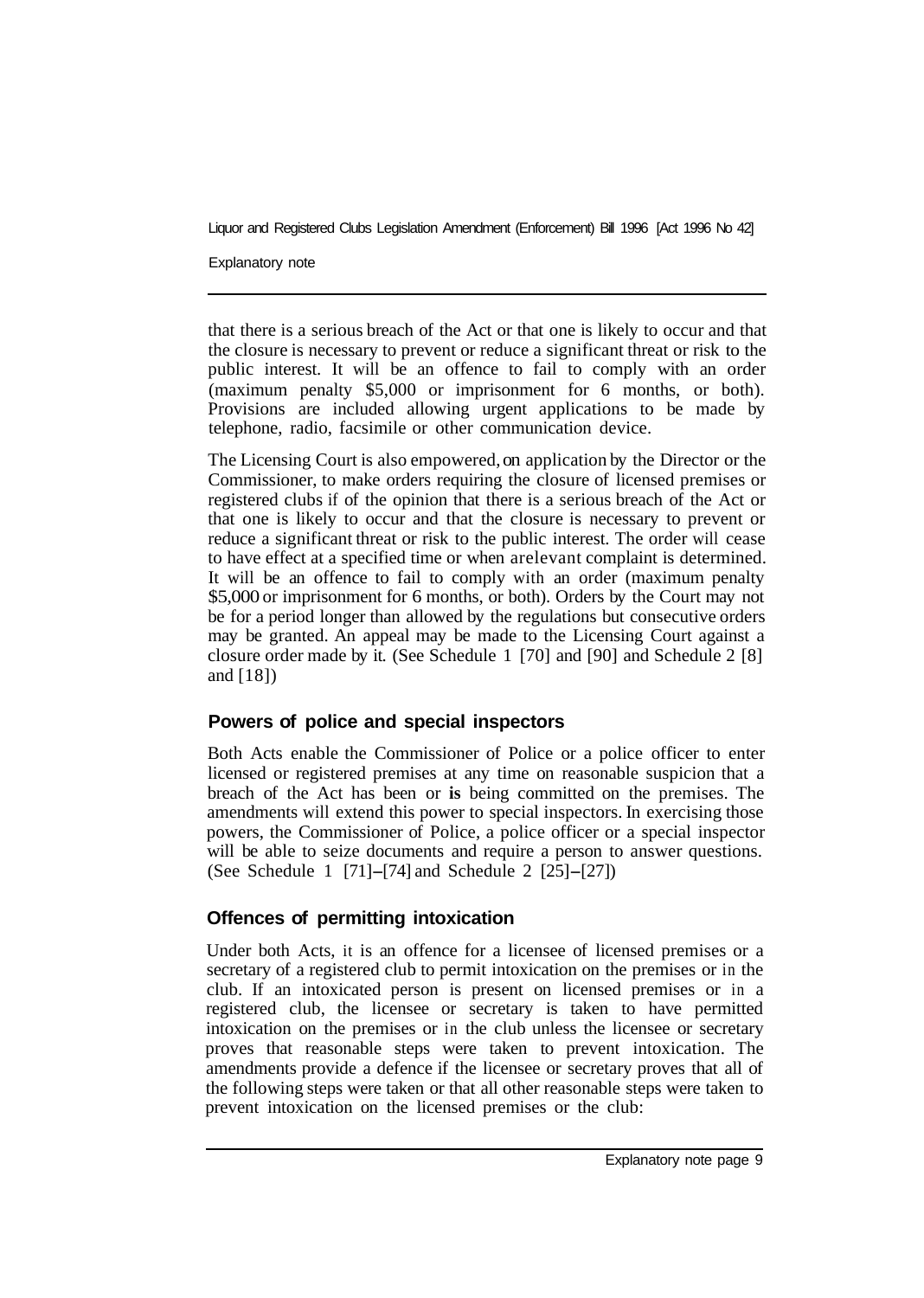Explanatory note

- (a) the intoxicated person was asked to leave the premises or club,
- (b) an attempt was made to contact a police officer, or a police officer was contacted, for assistance in removing the person from the premises or club,
- (c) the person was refused any further alcohol.

(See Schedule 1 [76] and [77] and Schedule 2 [20] and [21])

Both Acts are amended to enable regulations to be made prescribing guidelines for the assistance of licensees and secretaries of registered clubs and employees in determining indications of intoxication. (See Schedule 1 [94] and Schedule 2 [36])

#### **Additional penalties**

Both Acts are amended to enable the Licensing Court when dealing with certain offences to impose additional penalties affecting the licence or certificate of registration of a club and relevant persons. The additional penalties are of the same kind as may be imposed when a complaint is dealt with. (See Schedule 1 [83] and Schedule 2 [30])

#### **Increased time limit for taking proceedings under the Act**

At present proceedings for an offence under either Act must be instituted within 12 months after the act or omission giving rise to the proceedings. The amendments increase this time limit for taking proceedings for particular offences under the Acts to 3 years. The increase in the time limit will extend to offences committed within 12 months before the commencement of the amendment. (See Schedule 1 [84] and [85] and Schedule 2 [29])

### **Issue of penalty notices**

At present penalty notices under the Acts may be issued by a police officer. The amendments allow penalty notices to be issued by the Director and by special inspectors appointed under the *Liquor Act 1982* also. (See Schedule 1 [86] and [87] and Schedule 2 [31] and [32])

### **Attendance notices**

Both Acts are amended to enable a police officer to issue an attendance notice for the attendance of a person before the Licensing Court if an information could be laid before the Court against the person for an offence prescribed by the regulations. (See Schedule 1 [88] and Schedule 2 [33])